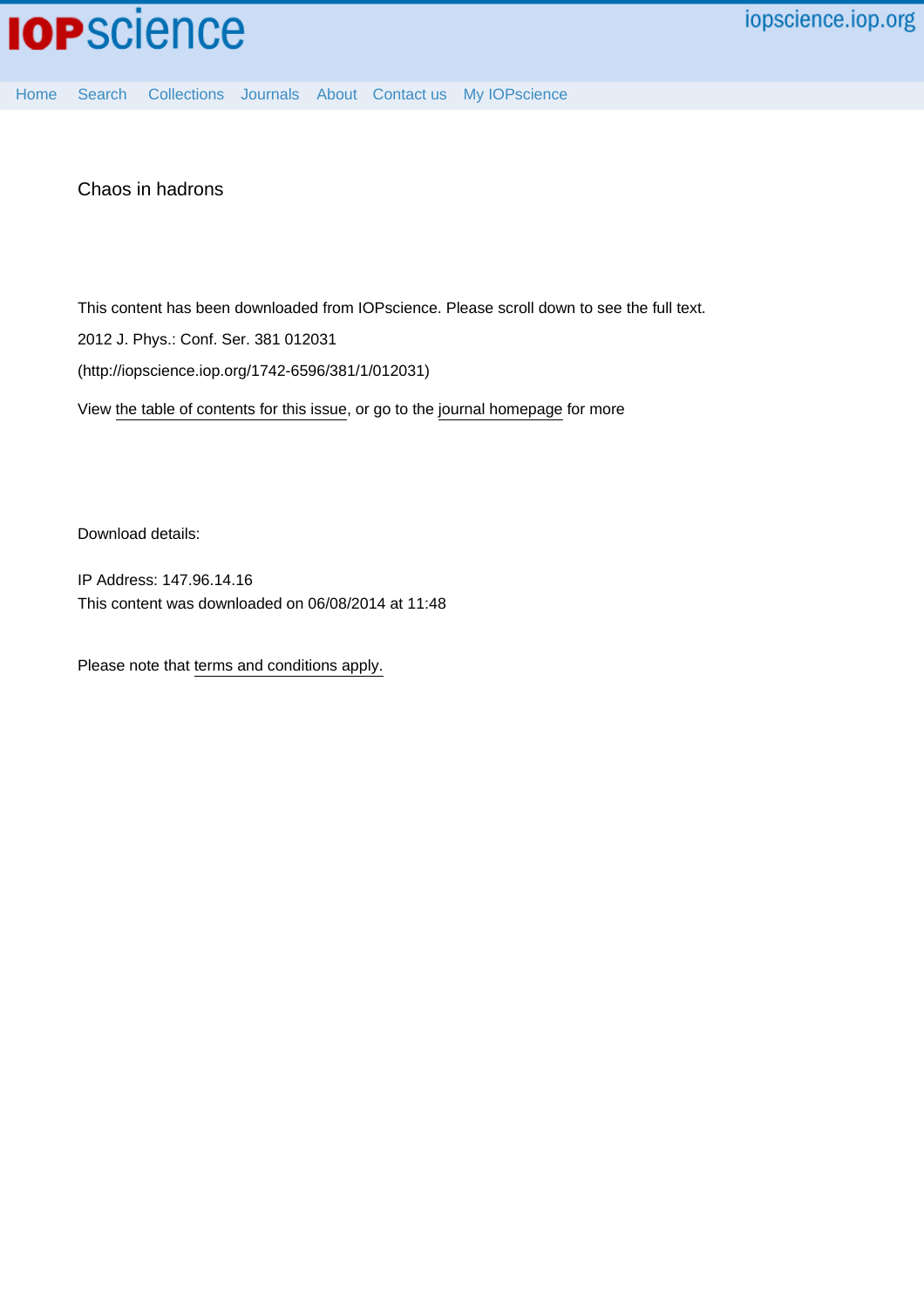# Chaos in hadrons

L Muñoz $^1$ , C Fernández-Ramírez $^{1,2}$ , A Relaño $^{3,4}$  and J Retamosa $^2$ 

<sup>1</sup> European Centre for Theoretical Studies in Nuclear Physics and Related Areas (ECT<sup>\*</sup>), Villa Tambosi, Strada delle Tabarelle 286, Villazzano (TN), I-38123, Italy

 $^2$ Grupo de Física Nuclear, Departamento de Física Atómica, Molecular y Nuclear, Facultad de Ciencias Físicas, Universidad Complutense de Madrid, Avda. Complutense s/n, E-28040 Madrid, Spain

3 Instituto de Estructura de la Materia, IEM-CSIC, Serrano 123, E-28006 Madrid, Spain

 $^4$  Departamento de Física Aplicada I, Facultad de Ciencias Físicas, Universidad Complutense de Madrid, Avda. Complutense s/n, E-28040 Madrid, Spain

E-mail: laura@nuc5.fis.ucm.es

Abstract. In the last decade quantum chaos has become a well established discipline with outreach to different fields, from condensed-matter to nuclear physics. The most important signature of quantum chaos is the statistical analysis of the energy spectrum, which distinguishes between systems with integrable and chaotic classical analogues. In recent years, spectral statistical techniques inherited from quantum chaos have been applied successfully to the baryon spectrum revealing its likely chaotic behaviour even at the lowest energies. However, the theoretical spectra present a behaviour closer to the statistics of integrable systems which makes theory and experiment statistically incompatible. The usual statement of missing resonances in the experimental spectrum when compared to the theoretical ones cannot account for the discrepancies. In this communication we report an improved analysis of the baryon spectrum, taking into account the low statistics and the error bars associated with each resonance. Our findings give a major support to the previous conclusions. Besides, analogue analyses are performed in the experimental meson spectrum, with comparison to theoretical models.

# 1. Introduction

Hadron spectroscopy has played a central role in the study of the strong interaction helping on its understanding and the development of Quantum Chromodynamics (QCD). Hadrons constitute bound states for quarks and gluons, and their accurate description is one of the principal aims of QCD. However, so far a quantitative and predictive theory of confined states has not been achieved, hence, in order to study the properties of hadrons we have to rely on models which have to be consistent with the underlying QCD. Constituent quark models [1] are examples of this kind of modeling.

On the other hand, as hadrons can be considered as aggregates of quarks and gluons, the mass spectrum of low-lying baryons or mesons can be understood as the energy spectrum of a quantum system, like an atomic nucleus, and it consists on all the possible states which stem from an interacting quantum system. Since Wigner discovered that the statistical properties of complex nuclear spectra are well described by the Gaussian Orthogonal Ensemble (GOE) of Random Matrix Theory [2], statistical methods have become a powerful tool to study the energy spectra of quantum systems [3, 4]. The most striking result in this field is that the statistical properties of the energy-level fluctuations determine if a system is chaotic, integrable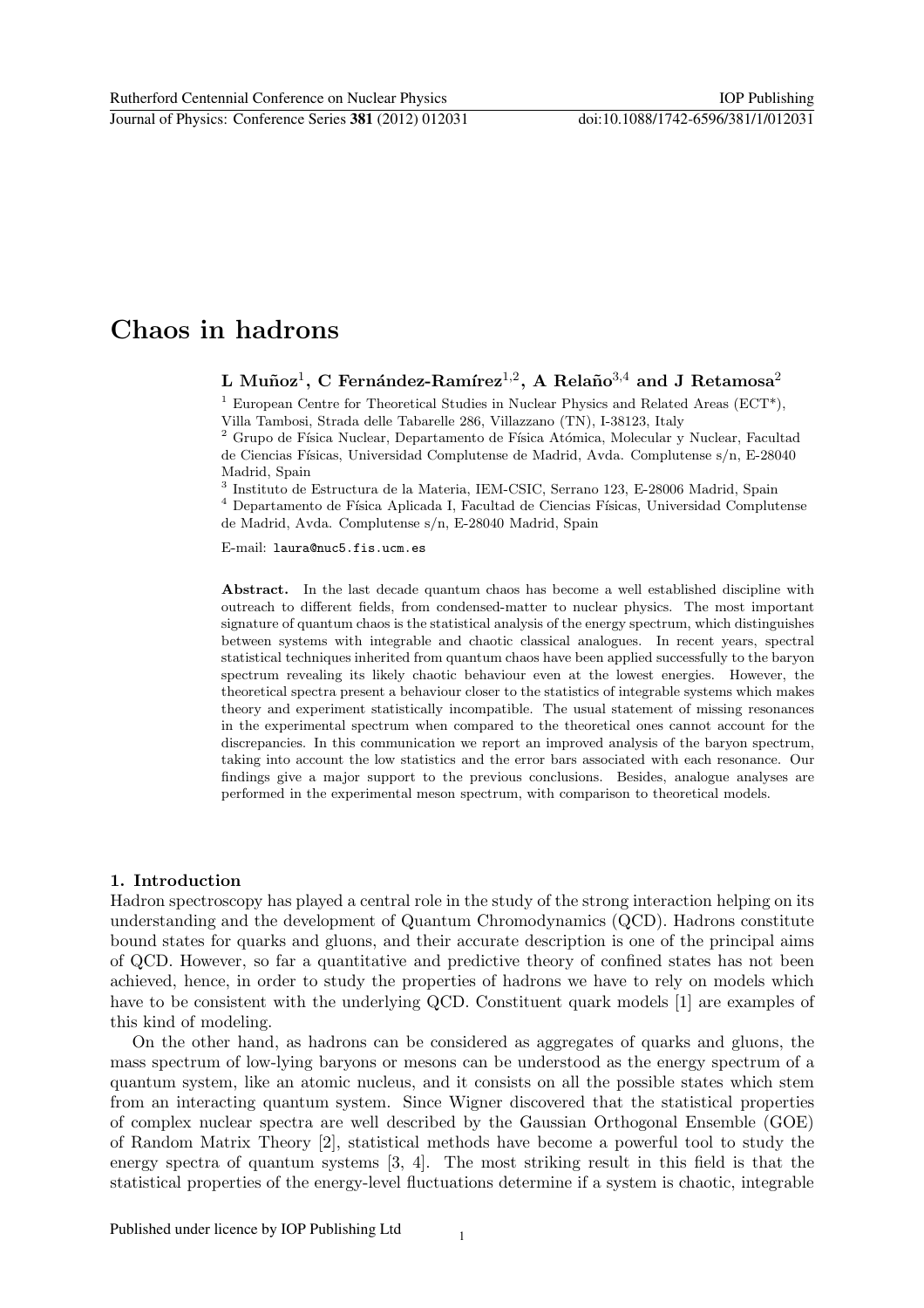or intermediate. Moreover, the energy-level fluctuations of integrable and chaotic systems are universal. The former display a non-correlated sequence of levels, which follows the Poisson distribution [5], whereas the latter are characterized by a correlation structure described by GOE [6]. This kind of analysis has been already applied to the hadron mass spectrum in [7] obtaining a chaotic-like behavior. In [8] the spectral-statistic techniques have been used to compare the experimental baryon spectrum with theoretical ones, focusing on the problem of missing resonances.

In this communication we report an improved analysis of the baryon spectrum, taking into account the low statistics and the error bars associated with each resonance. Our findings give a major support to the previous conclusions. Besides, analogue analyses are performed in the experimental meson spectrum, with comparison to theoretical models.

#### 2. Statistical analysis

Prior to any statistical analysis of the spectral fluctuations one has to accomplish some preliminary tasks. First of all, it is necessary to take into account all the symmetries that properly characterize the system. It is well known that mixing different symmetries deflects the statistical properties towards the Poisson statistics [9]. Hence, it is necessary to separate the whole spectrum into sequences of energy levels involving the same symmetries, that is, values of the good quantum numbers. The usual symmetries associated to baryons are spin  $(J)$ , isospin  $(I)$ , parity  $(P)$ , and strangeness; and to mesons the same ones plus  $C$ -parity  $(C)$ . Strangeness can be dropped due to the assumption of flavor  $SU(3)$  invariance. Therefore, the baryon spectrum is split into sequences with fixed values of  $J, I$  and  $P$ , and the meson spectrum with fixed values of  $J, I, P$  and  $C$ .

The second preliminary task is the *unfolding* procedure. In any energy-level spectrum, the level density  $\rho(E)$  can be split into a smooth part  $\overline{\rho}(E)$  and a fluctuating part  $\tilde{\rho}(E)$ . The unfolding procedure allows one to extract the fluctuating part from the level density, removing the smooth component of the spectrum. Since the experimental hadron spectra are divided in very short sequences of levels, we have to use the so-called local unfonding procedure [10]. In each level sequence, the distances between consecutive levels,  $S_i = E_{i+1} - E_i$ , are rescaled using their average value  $\langle S \rangle$  to obtain the quantities  $s_i = S_i/\langle S \rangle$ , called generically nearest neighbor spacings (NNS). For the rescaled spectrum the mean level density  $\overline{\rho}(E) = 1$ , and  $\langle s \rangle = 1$ . By arranging the set of NNS in a histogram we obtain what is called the nearest neighbor spacing distribution (NNSD) [11], denoted  $P(s)$ . The NNSD follows the Poisson distribution  $P_p(s) = \exp(-s)$  for generic integrable systems [5] while chaotic systems with time reversal and rotational invariance are well described by the GOE of random matrices, whose NNSD follows the Wigner surmise  $P_W(s) = \frac{\pi s}{2} \exp\left(-\frac{\pi s^2}{4}\right)$ 4  $[6]$ .

However it is important to point out that performing the local unfolding on very short sequences of levels may cause a distortion on the actual  $P(s)$ , preventing a direct comparison with the theoretical predictions (GOE and Poisson). Inasmuch as  $\langle s \rangle = 1$  for every spacing sequence no one of the spacings can be greater than  $l-1$ , where l is the sequence length, and therefore the  $P(s)$  distribution must exhibit a sharp cutoff at  $s = l - 1$ . When l is large enough this cutoff is irrelevant due to the exponential and Gaussian decays of the Poisson and Wigner distributions. Obviously, this is not the case for smaller values of l. This problem was taken into account in [8] by building GOE-like and Poisson-like spectra distorted in the same way by the unfolding procedure as the data distribution which is being studied in each case. That is, by dividing the GOE and Poisson spectra in the same number of sequences with the same lengths as the data spectrum and performing a local unfolding in the same way. These distributions built ad hoc for the spectrum which is being studied are thus more adequate as reference distributions for comparison than the theoretical predictions.

In this work we take a step further. Instead of building just one GOE-like and one Poisson-like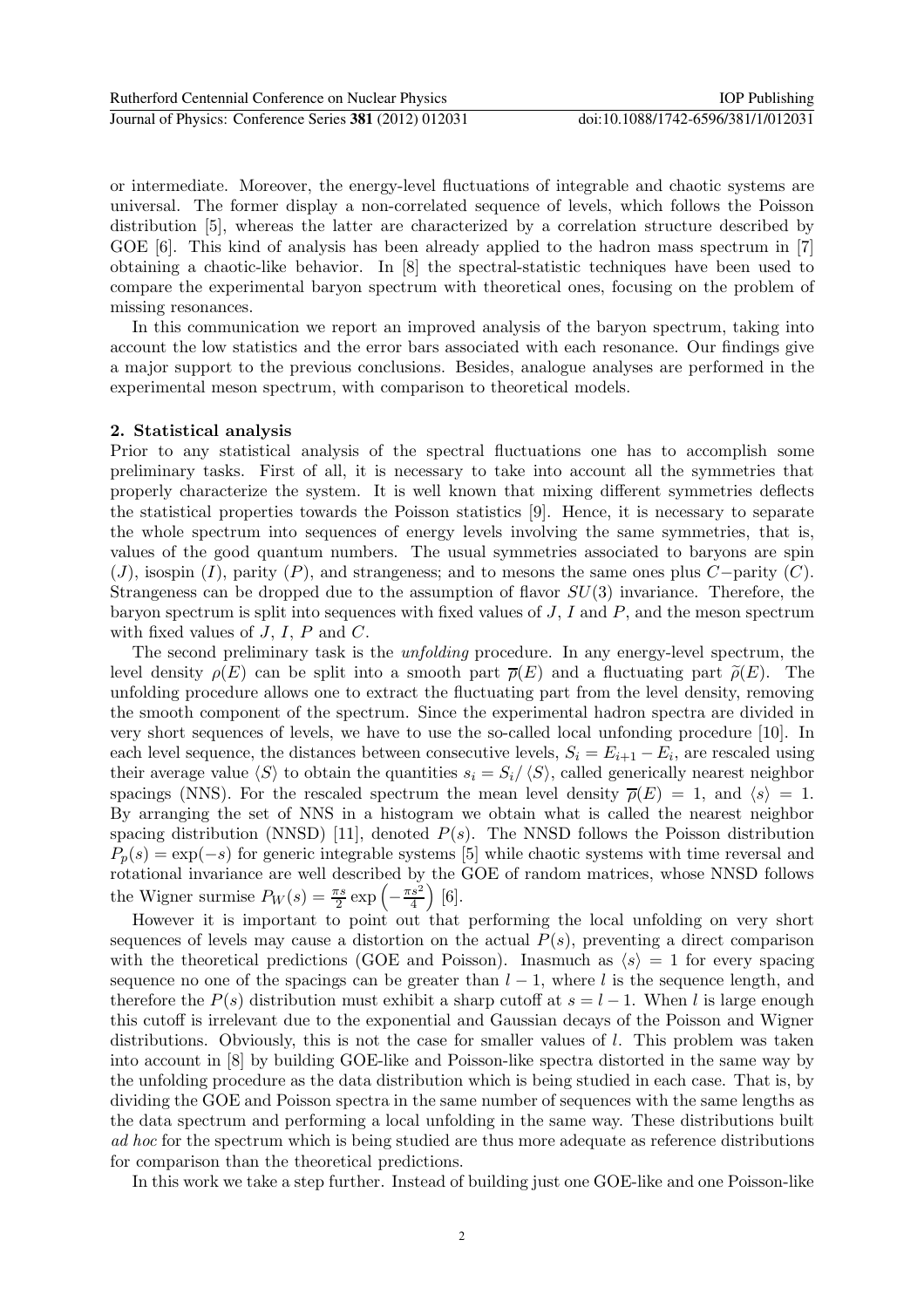reference spectra to compare, we generate an ensemble of 1000 realizations, and we take their average as theoretical predictions for comparison with the data in each case. We will denote  $P_{DW}(s)$  the distorted Wigner distribution and  $P_{DP}(s)$  the distorted Poisson. Then, we can compare the results obtained with this improved analysis with those obtained in [8] in order to confirm the conclusions stated there on the baryon spectrum.

### 3. Results

# 3.1. Baryon spectrum

Fig. 1 shows the  $P(s)$  distribution for the experimental spectrum provided by the Particle Data Group (PDG) and Fig. 2 shows the  $P(s)$  distribution for one of the theoretical spectra from quark models analyzed in [8], the one by Capstick and Isgur [12], in both cases compared to the corresponding distributions  $P_{DW}(s)$  and  $P_{DP}(s)$ . It can be seen that the experimental spectrum is closer to the Wigner distribution while the theoretical one is closer to Poisson (the same applies to the other two theoretical spectra by Löring *et al.* [14] analyzed in [8]). We have taken all the resonance states up to 2.2 GeV and only sequences with more than two levels are considered. Then the experimental spectrum has 40 levels distributed in 12 sequences, the one by Capstick and Isgur has 145 levels in 19 sequences.



Figure 1. NNSD for the experimental spectrum from PDG (histogram), compared to the distorted distributions: Wigner,  $P_{DW}(s)$  (diamonds) and Poisson,  $P_{DP}(s)$ (circles).



Figure 2. NNSD for the theoretical spectrum from the model by Capstick and Isgur (histogram), compared to the distorted distributions: Wigner,  $P_{DW}(s)$  (diamonds) and Poisson,  $P_{DP}(s)$  (circles).

In order to obtain a quantitative comparison we have performed, as in [8], the Kolmogorov-Smirnov test [13] with the null hypothesis that the studied NNSD coincides with the reference distribution  $P_{DW}(s)$  or  $P_{DP}(s)$ , against the hypothesis that both distributions are different. The results ( $p$ -value) are shown in Table 1. EXP is the experimental spectrum, and the three theoretical spectra are from the model by Capstick and Isgur (CI) and from the model by Löring et al. (L1 and L2). It can be seen that all the theoretical spectra are incompatible with the Wigner distribution, whereas the experimental one seems to be closer to the Wigner than to the Poisson distribution.

These results confirm those obtained in [8], giving major support to the conclusions stated there. First, theory and experiment are statistically incompatible. Second, the usual statement of missing resonances cannot account for the discrepancies. As is well known, the existence of missing levels in a spectrum deflects the statistical properties towards Poisson [15, 9]. Thus, if the experimental spectrum is not complete due to missing states, it should be closer to the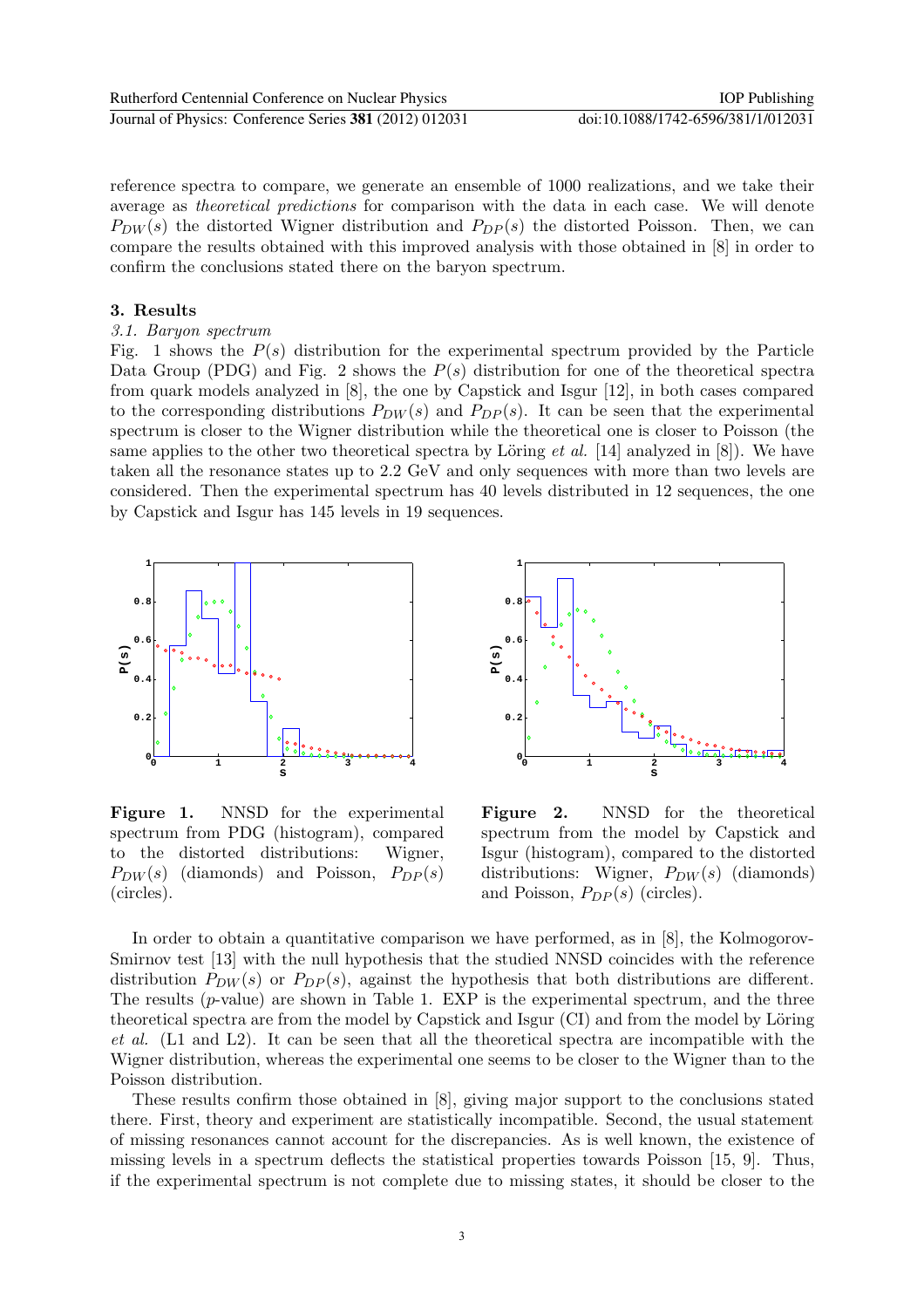Table 1. Probability to obtain, under the null hypothesis, a value of the Kolmogorov-Smirnov test statistic as extreme as that observed.

| Spectrum EXP CI   |              |                                                       | 1.1  | 1.2  |
|-------------------|--------------|-------------------------------------------------------|------|------|
| Poisson<br>Wigner | 0.43<br>0.82 | 0.24<br>$5 \cdot 10^{-4}$ $10^{-4}$ $2 \cdot 10^{-4}$ | 0.22 | 0.20 |

Poisson distribution than the theoretical ones. Hence, quark models, as they are presently built, may not be suitable to reproduce the low-lying baryon spectrum, and, therefore, to predict the existence of missing resonances.

A final test can be done in order to check if our analysis is robust against the inclusion of the error bars associated to the experimental data. We have generated an ensemble of 1000 "realizations" of the experimental spectrum whose levels are given by a Gaussian random variable with mean equal to the PDG estimation and variance equal to the error bar. Then we have built the NNSD and performed the K-S test for each of them. Figure 3 shows the histograms of the resulting p-values for the comparison to  $P_{DW}(s)$  and  $P_{DP}(s)$ . The distribution of  $p_{DW}$ -values is narrowly concentrated in the region of high values with mean  $\langle p_{DW} \rangle = 0.83$ , that is, it remains practically unchanged with respect to the  $p_{DW}$  obtained for the original experimental spectrum, thus indicating that the result is robust. The distribution of  $p_{DP}$ -values is more spread and the mean value  $\langle p_{DP} \rangle = 0.63$ , which is higher than the one obtained for the original spectrum, but still reasonable because if the energy levels are allowed to fluctuate independently (in this case the fluctuation is induced by the error bars) the correlations are usually weakened and thus the statistics can be displaced towards Poisson.



Figure 3. Distribution of the p-values of the K-S test for the 1000 "realizations" of the experimental spectrum within the error bars, for the null hypothesis that the distribution coincides with Poisson (dashed histogram) and with Wigner (solid histogram).

#### 3.2. Mesons

A detailed analysis on the meson spectrum with comparison to theoretical models is in [16]. Here we show some of the preliminary results.

Fig. 4 shows the  $P(s)$  distribution for the experimental spectrum provided by the PDG. As for baryons, the NNSD seems closer to the Wigner than to the Poisson distribution. This is confirmed by the result of the K-S test. When comparing to  $P_{DW}(s)$  the p-value is  $p = 0.47$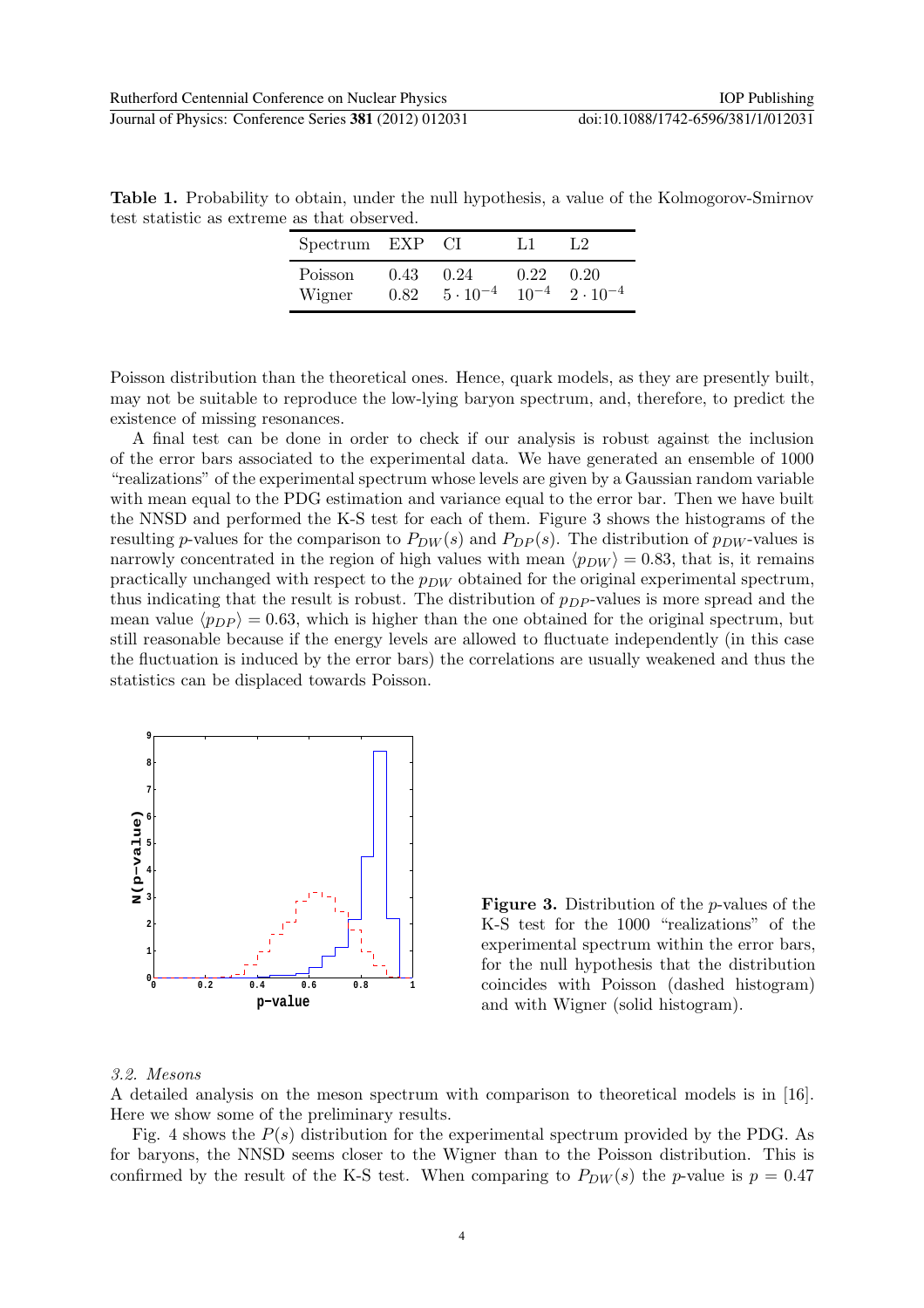and when comparing to  $P_{DP}(s)$  it is  $p = 0.13$ . Thus in this case we can almost safely reject the null hypothesis for the Poisson distribution. Fig. 5 shows the result of the same test as that performed for baryons to check the robustness of the analysis against the inclusion of the error bars associated to the experimental data. Again, as for baryons, we can say that the result is robust,  $\langle p_{DW} \rangle = 0.46$  and  $\langle p_{DP} \rangle = 0.28$ .



Figure 4. NNSD for the experimental spectrum from PDG (histogram), compared to the distorted distributions: Wigner,  $P_{DW}(s)$  (diamonds) and Poisson,  $P_{DP}(s)$ (circles).



Figure 5. Distribution of the p-values of the K-S test for the 1000 "realizations" of the experimental spectrum within the error bars, for the null hypothesis that the distribution coincides with Poisson (dashed histogram) and with Wigner (solid histogram).

# 4. Conclusions

A statistical analysis of the low-lying baryon spectrum was carried out in [8], with comparison to theoretical spectra from quark models. There, it was shown that the statistical properties of the experimental spectrum are closer to those of a GOE spectrum, that is, to the theoretical prediction for chaotic systems, while the theoretical spectra analyzed are closer to a Poisson spectrum, that is, to the theoretical prediction for integrable systems. Then, it was concluded that theory and experiment are statistically incompatible and, moreover, the usual statement of missing resonances cannot account for the discrepancies. Thus, quark models, as they are presently built, may not be suitable to reproduce the low-lying baryon spectrum, and, therefore, to predict the existence of missing resonances.

In this work we perform an improved analysis of the baryon spectrum, taking into account the low statistics, that is, the possible distortion which can be produced on the NNSD when a local unfolding is performed in very short sequences of levels. In order to do that we have built GOE and Poisson-like reference spectra distorted in the same way by the unfolding procedure as the spectrum which is being analyzed. We take 1000 realizations of the distorted spectra in each case to obtain the average behavior of the NNSD. Comparison to these "theoretical predictions" built ad hoc for each spectrum confirms the previous results. Moreover, a test has been done to check the effect of the error bars associated to the experimental data on the analysis. We have generated 1000 "realizations" of the experimental spectrum with levels given by a Gaussian random variable with mean equal to the PDG estimation and variance equal to the corresponding error bar, and performed the analysis on each spectra. This check confirms that the result is robust. And thus, all this new analysis gives major support to the conclusions